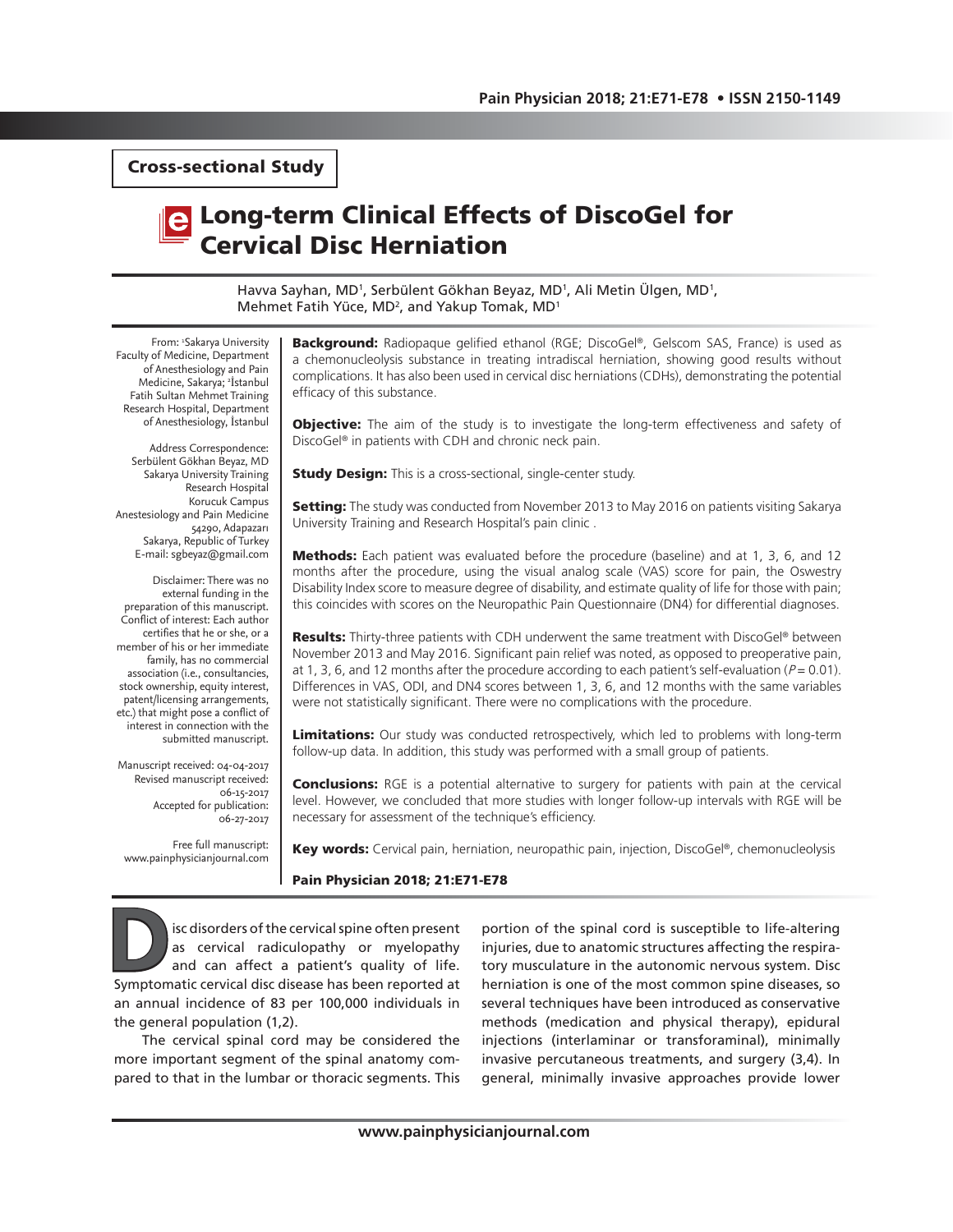complication rates, shorter hospital stays, and reduced stress in patients (5). To date, there is an increase in patients with cervical disc disorders, common in the neck, shoulders, and arms, which leads to pain and disability. Therefore, the use of cervical percutaneous treatment has an obviously growing importance for nonsurgical management (6).

Chemonucleolysis is among the percutaneous treatments; it is an efficient technique, consisting of an intradiscal injection that incorporates chemical properties to dissolve the nucleus pulposus (NP) and lower intradiscal pressure (7). Injection of radiopaque gelified ethanol (RGE) in the disc results in molecular splitting of proteoglycans in the NP, reducing nuclear volume and withdrawal of the protrusion (8). High diffusibility of liquid ethanol can be managed by adding ethylcellulose for increased viscosity and better injection control, with less dispersion of the material post-injection (9). The ethylcellulose acts on the herniated disc to generate dehydration of the NP, given its hydrophilic properties.

RGE (DiscoGel®, Gelscom SAS, France) is used as a chemonucleolysis substance to treat lumbar intradiscal herniation (LDH), showing good results without complications (9). It has also been used in cervical disc herniations (CDHs), demonstrating the potential efficacy of this substance (10). In spite of satisfactory clinical outcomes and good patient compliance, DiscoGel® is a safe, alternative therapy in selected cases; however, it is not often used in patients with CDH. This uncommon technique for the cervical level can affect significant anatomic structures, given their close proximity to the dura and narrow intervertebral discs of the spine, which can lead to severe injuries.

The aim of this study was to investigate the longterm efficacy and safety of DiscoGel® as a therapeutic substance for chemonucleolysis application in patients with CDH, especially those who have had chronic pain and weakness of the neck, shoulders, and arms.

# **METHODS**

This cross-sectional, single-center study of 33 patients used DiscoGel® at Sakarya University Training and Research Hospital in Sakarya, Turkey. Sakarya University's Faculty of Medicine Review Board (71522473/050.01.04/131) approved the study, and it was registered on www.ClinicalTrials.gov.

# **Participants**

The study was conducted from November 2013 to May 2016 on patients visiting the hospital's pain clinic;

they usually had cervical discogenic or radicular pain that did not resolve after conventional therapy or cervical interlaminal or transforaminal epidural steroid injection therapy. Written informed consent was obtained from all patients. A sample of 33 patients undergoing RGE was assessed and observed until the end of the follow-up period (12 months), whereas if any patients were difficult to follow, they were excluded.

Inclusion criteria were as follows: 18–70 years of age, continuous radicular pain radiating to the upper limb, with a duration  $\geq$  12 weeks and an intensity > 4/10 as rated by the patient on a visual analog scale (VAS,  $0 = no$  pain at all and  $10 =$  worst pain imaginable), resistant to appropriate conservative treatment (combining anti-inflammatory drugs and physical therapy), and confirmed by a computed tomography (CT) or magnetic resonance imaging (MRI) of a herniated disc putting pressure on a nerve root consistent with the clinical pain.

Exclusion criteria included a history of surgery of the cervical spine, along with any contraindication to percutaneous chemonucleolysis techniques (coagulopathy or infection), allergy to drugs, imaging results that did not support clinical results, presence of a herniated disc that was calcified on imaging, possible interference with pain evaluation due to any medical condition or treatment, and incomplete data collection.

# **STUDY DESIGN**

This study was designed to evaluate long-term clinical effects of DiscoGel® in patients with CDH. Data collected from medical record forms and the hospital's electronic medical record system were used in the analysis of data (with regard to age, gender, and related complications). Each patient was evaluated at time intervals before the procedure (baseline) and at 1, 3, 6, and 12 months after the procedure, using the VAS score (11) for pain, the Oswestry Disability Index (ODI) to measure the degree of disability, and estimate quality of life for those with pain (12), along with scores on the Neuropathic Pain Questionnaire (DN4) (13) for differential diagnoses. A resident who was not involved in the study interviewed each patient in a follow-up visit to collect the related information. Adverse effects were also recorded after the procedure.

## **Techniques**

Procedures were performed with conscious sedation under aseptic conditions and fluoroscopy guidance (C-arm x-ray system, Siemens Healthcare, Germany).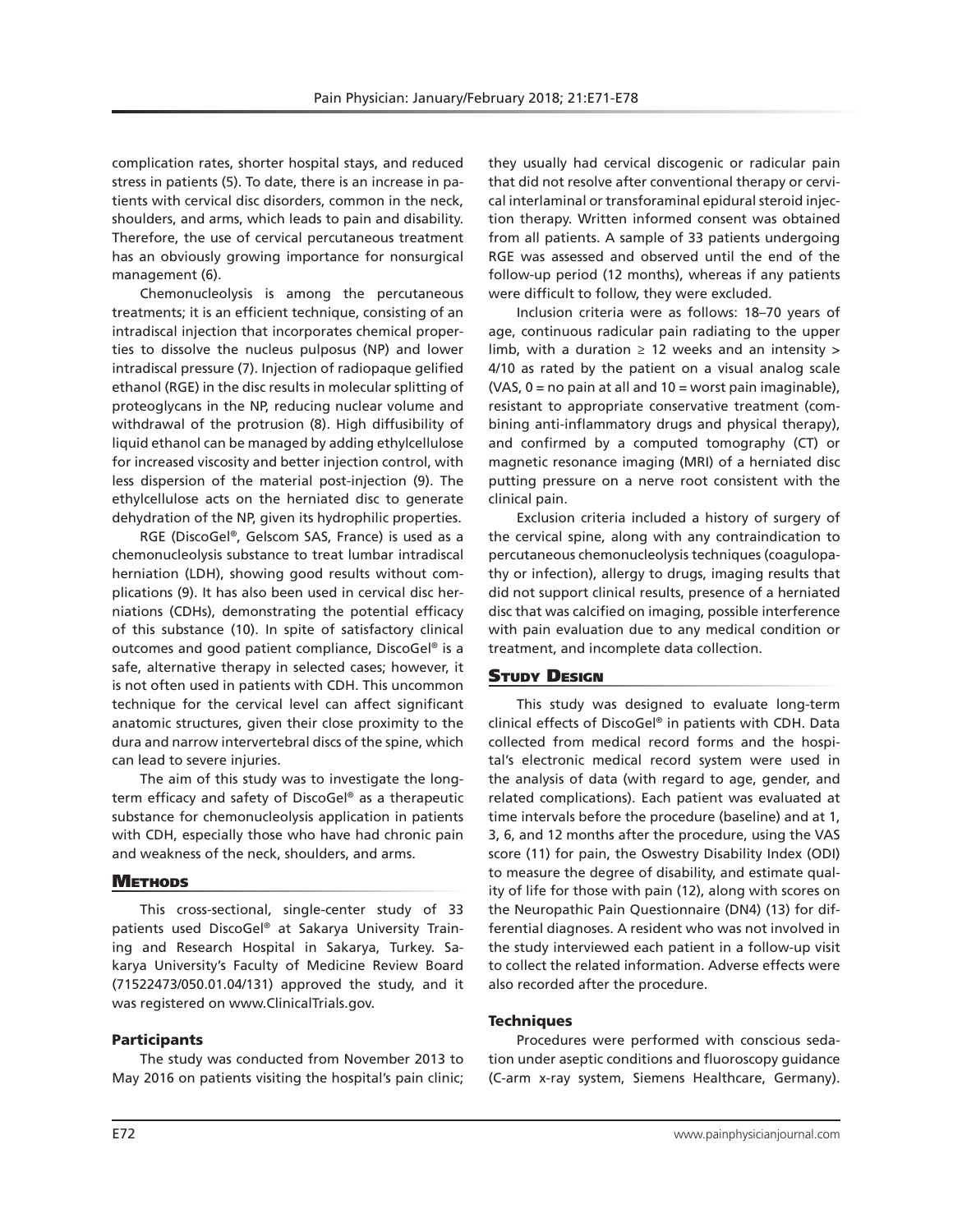Sedation was achieved with 50 μg fentanyl and 1 mg midazolam plus local injection of lidocaine into the subcutaneous tissue. Intravenous injection of antibiotic therapy included 1 g of ceftriaxone disodium and was performed before the procedure. All interventions were done with spinal needles (22-gauge, 10 cm), as the patient was placed in a supine position to advance the needle into the cervical intervertebral discs with an anterolateral approach. The neck was put into slight hyperextension by placing a pillow under the shoulders. The right-sided approach was preferred in all cases, as a consequence of the esophagus being on the left.

The spinal needle was advanced between the larynx and jugular-carotid vessels under subluxation of the larynx, until it reached the anterior longitudinal ligament, with continuous fluoroscopic control. At that point, the needle was advanced to the center of the disc space (Fig. 1). When satisfied with the needle placement, anteroposterior, oblique, and lateral images were obtained for fluoroscopic guidance to check the needle-tip's position. Next, 0.2 mL of DiscoGel® was injected slowly (0.1 mL/min) into the NP. The syringe plunger was pushed all the way in with the medication and was maintained for 10 minutes prior to releasing the pressure and removing the needle. The fluoroscopic image involved a repeated injection.

## Post-Procedural Care

Patients were monitored for a half hour after the procedure in the post-anesthetic care unit and then transferred to the general ward. Posterioranterior (PA) and lateral radiography were performed 3 hours after the injection for all patients; this was done to evaluate the distribution of RGE and possible leaks. After that, patients were discharged in the absence of any complications and were told to take anti-inflammatories, antibiotics, and analgesic drugs until the follow-up consultation 10 days later. A soft cervical collar was prescribed for 3 days to limit neck motion and to provide splinting and rest in a comfortable position.

#### Statistical Analysis

Analysis was performed on the VAS, ODI, and DN4 score values collected from all of the patients before treatment and at 1, 3, 6, and 12 months after treatment. Their descriptive statistics such as mean, SD, median, and interquartile range are shown in Figs. 2 and 3. To detect a statistically significant change of the VAS, ODI, and DN4 score values in the post-treatment period compared to the pretreatment period, we used a paired t



Fig. 1. *The needle was advanced to the center of the disc space.*



*pre-operative consultation and at one and 3 months after the procedure with DiscoGel®. The whiskers show the range of values and the horizontal line within each box represents the median.*  Abbreviations:  $M1 = 1$  month postoperative;  $M3 = 3$  months post-

operative; M6 = 6 months postoperative; M12 = 12 months postoperative; baseline = preoperative

test and Wilcoxon matched-pairs signed-rank test. The null hypothesis, i.e., no difference between observed values before and after treatment, was then assumed for each series of scores. The series of ODI scores were labeled according to the canonical standing 12 and then cross-tabulated to represent the Pre-to-Post Rank transition. In correspondence to each rank detected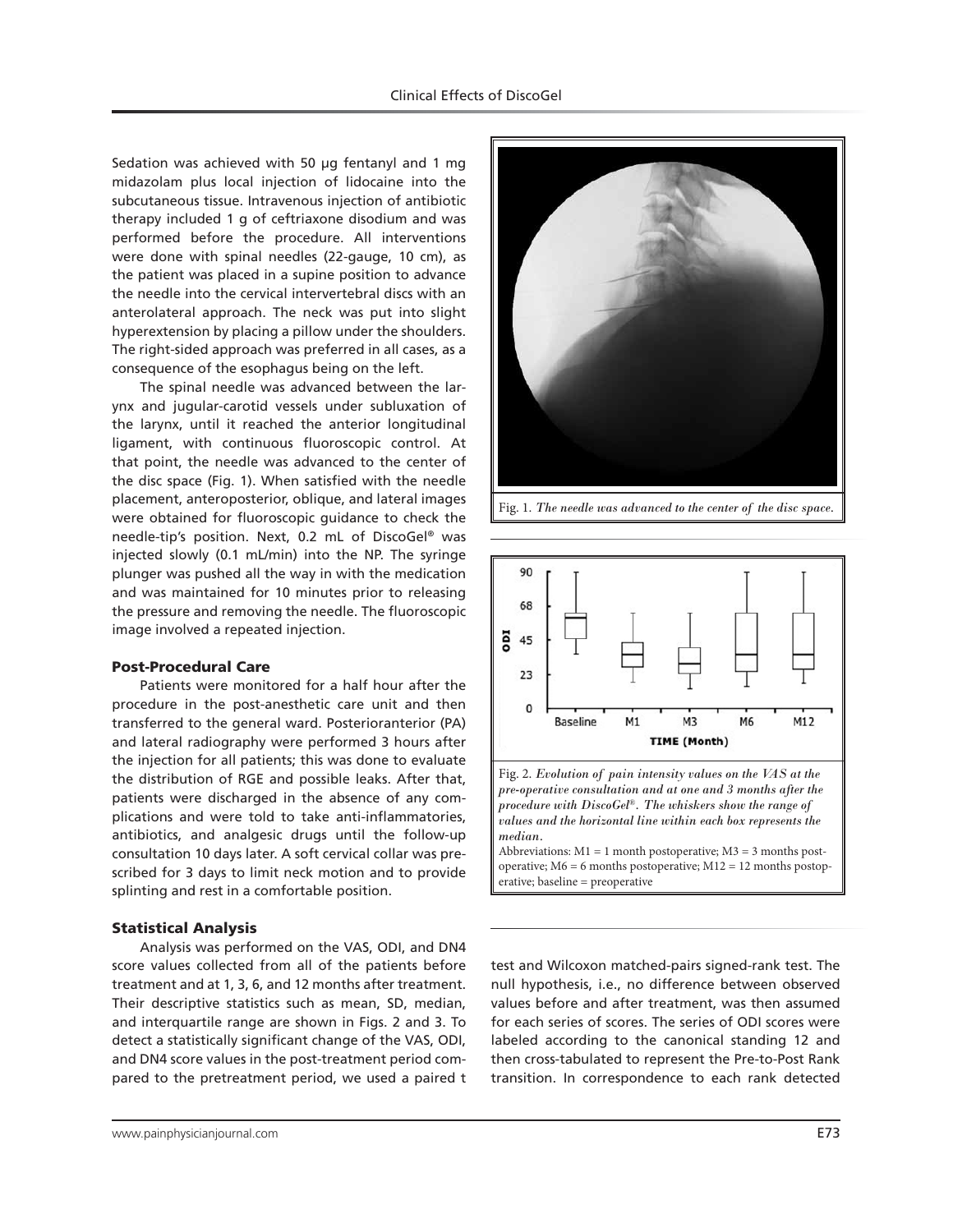

before RGE injection, as well as the percentage of patients who recovered after treatment, the best rank (i.e., minimal disability with the ODI score not 20%) was calculated .

The differences between pain intensities at the 5 time-points (baseline and 1, 3, 6, and 12 months postoperative) and between each time residual pain was assessed using the Kruskal-Wallis or the Mann-Whitney test. The influence of categorical variables (gender, disc level, location of the herniation, etc.) was assessed using the t test or Mann-Whitney test or, in the case of multiple comparisons, the Kruskal-Wallis test followed by Dunn's multiple comparisons test (if the Kruskal-Wallis test was globally significant). Differences in pain intensity changes across the groups defined by the abovementioned variables were assessed using the Kruskal-Wallis test in the event of a significant difference, using Dunn's Multiple Comparison Test. Moreover, *P* < 0.05 was considered significant. We computed 95% confidence intervals (95% CIs). The statistical analyses were performed using SPSS Version 9.0 (SPSS Inc., Chicago, IL).

# **RESULTS**

Thirty-three patients with CDH underwent the same treatment for a single- or double-disc level problem with RGE (Fig. 4). Eighteen women (55%) and 15 men (45%) from 34 to 65 years old (mean  $48.68 \pm 9.40$ ) were treated. Treatment was technically successful in 33 patients, for a total of 48 disc herniations (C4-C5: 7 patients; C5-C6: 15 patients; C6-C7: 26 patients). In 18 patients, a single disc level (C6-7) was treated, and in 15 patients, 2 disc levels were treated (C5-6/C6-7: 8 cases; C4-5/C5-6: 7 cases). There were no relevant complications related to the procedure in any patient preoperatively, and there were also no cases of local or systemic infection. Again, we evaluated RGE treatment at 1, 3, 6, and 12 months postoperatively versus preoperatively on the VAS, ODI, and DN4 scores, as shown in Table 1. Significant pain relief was noted, as opposed to preoperative pain, at 1, 3, 6, and 12 months postoperatively according to the patient's self-evaluation (*P* = 0.01). Differences in VAS, ODI, and DN4 scores at the follow-up intervals with the same variables were not statistically significant (*P* > 0.05).

The boxplot of the data for VAS scores was recorded before and after specific time intervals for percutaneous intradiscal injection of RGE, as shown in Fig. 2. Before treatment, VAS scores were concentrated on the upper values of the scale (median  $= 8$ ; 25th percentile  $= 7$ ; 75th percentile  $= 9$ ); this distribution was negatively skewed (skewness = -0.489). The distribution of VAS scores in the post-treatment survey at one month (median = 4; 25th percentile = 2; 75th percentile = 5) and at 3 months (median = 4; 25th percentile = 2; 75th percentile = 5) became positively skewed (skewness  $1 =$ 0.160, skewness  $3 = 0.256$ ). No outliers were identified (Fig. 1).

Between the preoperative and postoperative period of one month, the median of the VAS scores dropped by 50 percentage points. This decline was significant for the paired sample t-test ( $t = 8.470$ ;  $P <$ 0.0001). For the preoperative and postoperative period of 3 months, the median of the VAS scores still dropped by 50 percentage points. This decline was significant for the paired sample t-test (t = 8.593; *P* < 0.0001). Between post-treatment at one month and post-treatment at 3 months, the VAS scores were not significantly different for the paired sample t-test  $(t = 1.000; P < 0.05)$ .

In addition, the boxplot of the data of ODI scores recorded at the follow-up intervals demonstrated a percutaneous intradiscal injection of RGE (Fig. 2). The index is expressed in percentage points and ranges from 0–100%. The lower limit corresponds to the absence of disability; the upper limit corresponds to the maximum degree of disability (patients were bed-bound). Before treatment, the distribution of ODI scores (median = 60%; 25th percentile =  $46\%$ ; 75th percentile =  $63\%$ ) was positively skewed (skewness = 0.629) and stayed positively skewed (skewness  $= 0.447$ ) in the post-treatment survey after one month (median = 36%; 25th percentile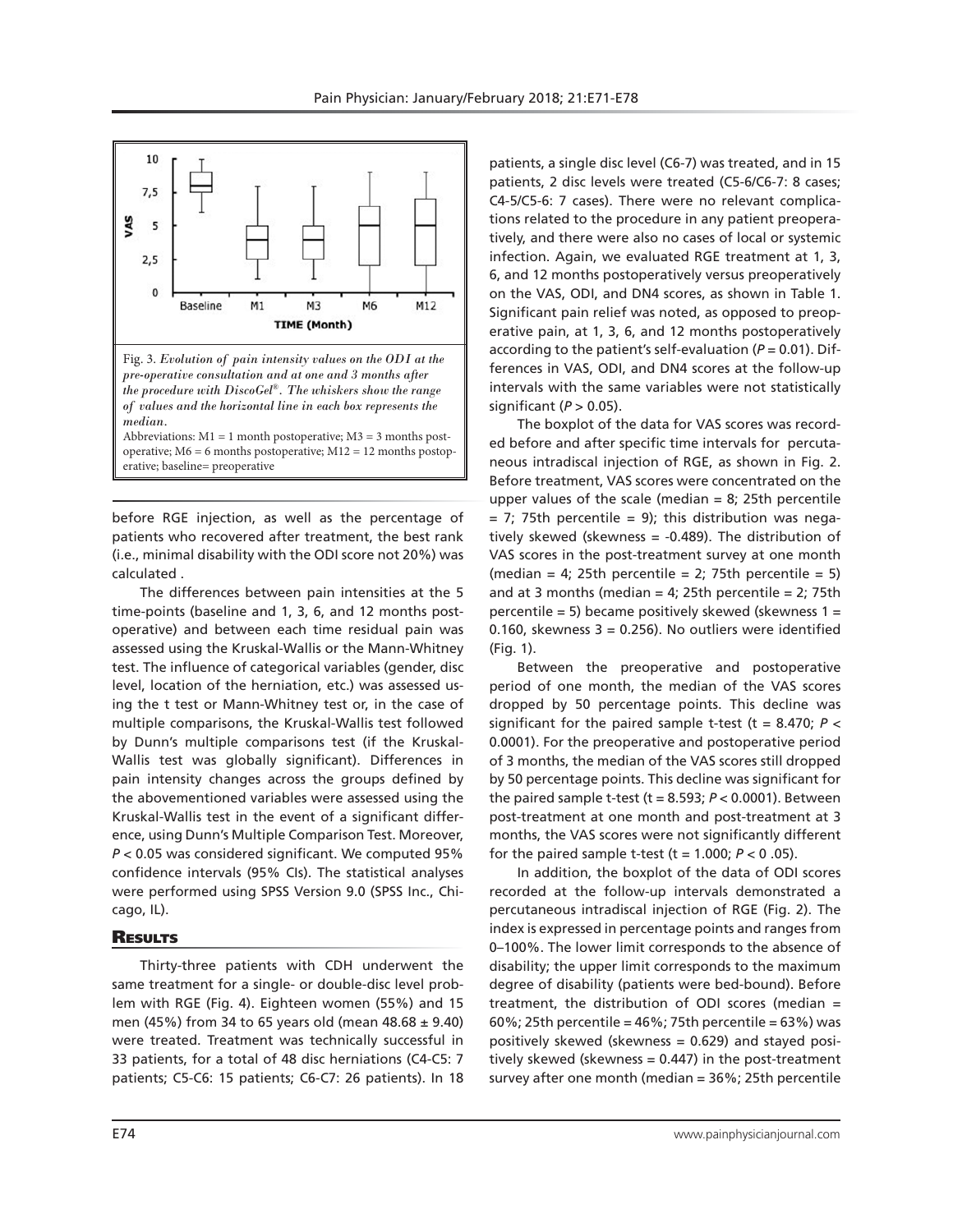|            | Baseline (Mean $\pm$ SD) | M1 (Mean±SD)     | $M3$ (Mean $\pm$ SD) | $M6$ (Mean $\pm$ SD) | $M12$ (Mean $\pm$ SD) | <b>P-Value</b> |
|------------|--------------------------|------------------|----------------------|----------------------|-----------------------|----------------|
| <b>VAS</b> | $7.97 \pm 0.19$          | $4.26 \pm 0.33$  | $4.19 \pm 0.34$      | $4.71 \pm 0.48$      | $4.87 \pm 0.50$       | ${}< 0.05$     |
| ODI        | $57.29 \pm 2.71$         | $36.23 \pm 2.14$ | $33.32 + 2.23$       | $41.94 \pm 3.86$     | $42.32 \pm 3.79$      | ${}< 0.05$     |
| DN4        | $5.33 \pm 0.25$          | $2.27 \pm 0.60$  | $2.20 \pm 0.60$      | $2.33 \pm 0.62$      | $2.53 + 0.66$         | ${}< 0.05$     |

Table 1. *The outcome scores of cervical DiscoGel® treatment.*

The change in VAS, ODI, and DN4<sup>\*</sup> scores for patients who had cervical DiscoGel® application showed *P* < 0.05, with significance in the postoperative first and third month values compared with preoperative values.

\*: Results included DN4 score 4 and over.

M1 = 1 month postoperative; M3 = 3 months postoperative; M6 = 6 months postoperative; M12 = 12 months postoperative; baseline = preoperative; SD = standard deviation; VAS = visual analog scale; ODI = Oswestry Disability Index; DN4 = Neuropathic Pain Questionairre

 $= 26\%$ ; 75th percentile  $= 45\%$ ), and after 3 months (median =  $30\%$ ; 25th percentile =  $22\%$ ; 75th percentile = 43%), it skewed positively (skewness = 0.650).

As stated, the boxplot of the data of DN4 scores were recorded for percutaneous intradiscal injection of RGE (Fig. 3). Before treatment, the DN4 scores were nearly 2-fold after treatment scores (median = 3; 25th percentile = 2; 75th percentile =  $6$ ); therefore, this distribution was negatively skewed (skewness = -0.274). The DN4 scores in the post-treatment survey at 3 months (median = 0; 25th percentile = 0; 75th percentile = 3.0) became positively skewed (skewness = 1.147).

Statistical analysis indicated a significant difference in scores between pre- and post-treatment at 1, 3, 6, and 12 month conditions (Figs. 2 and 3). The percentage of the study's success was 82%. The mean decrease of the VAS scores was 4.52 with a 95% CI, 5.33 to 3.71 after one month (*P* < 0.0001) and 4.60 with a 95% CI, 5.40 to 3.80 after 3 months (*P* < 0.0001). The mean decrease of the ODI scores was 25.04 with a 95% CI, 32.25 to 17.83 after one month (*P* < 0.0001) and 28.48 with a 95% CI, 35.69 to 21.27 after 3 months (*P* < 0.0001).

After the operation, 51% ( $n = 17$ ) of patients had a sore throat, 39% (n = 13) had dysphagia, 22% (n = 7) had neck stiffness, and 18% ( $n = 6$ ) had some transient increase in pain, while  $27\%$  (n = 9) had no complaints. In all of the cases, symptoms resolved spontaneously a few days after treatment, while in one patient, there was a delay of 7 days. Two patients (6%) were referred to a specialist due to hoarseness, with improvement noted in 2 weeks.

#### **Discussion**

Percutaneous intradiscal injection of RGE is simple, rapid, imaging-guided, and minimally invasive for intervertebral disc herniation and is performed as an outpatient procedure. RGE that was used in the cervical region reduced patients' pain severity, decreased neuropathic symptoms, and improved functional sta-



tus. RGE as a chemonucleolytic agent was introduced in 2007 by Theron et al (9), with successful results for LDH. This provides retraction of disc herniation due to dehydration of the NP. Despite this, Theron et al (10) reported therapeutic success in CDH in 2010, with a limited number of studies in the literature. The distribution of RGE in the center of the disc without any leak was controlled with C-arm fluoroscopy images. This comparison of fluoroscopy images after the procedure to those from previous studies for CDH coincides with the technique's success (10).

The most commonly affected disc levels are C5-C6 and C6-C7 in the cervical spine, which fits our cases (14). Santis et al (15) treated 50 discs in 32 patients for LDH, with L4-L5: 38%, L5-S1: 34%, L3-L4: 16%, L2- L3: 8%, and L1-L2: 4%. However, Touraine et al (16) treated 42 disc herniations at L5-S1 of 64.3% patients, L4-L5 of 33.3% patients, and L3-L4 of 2.4% patients. Our treatment was a success (neck pain relief) in 27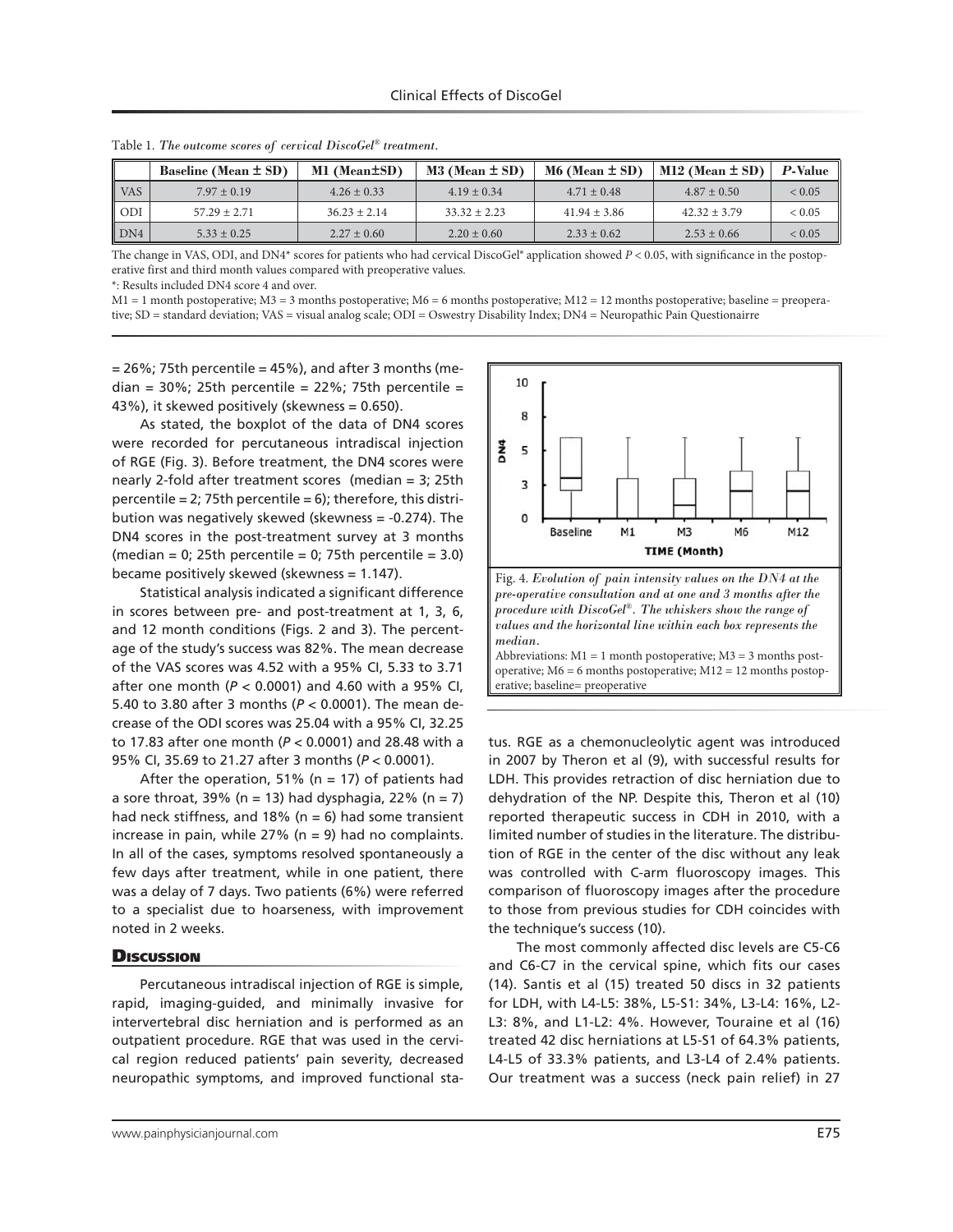out of 33 patients (82%), whereas it was deemed a failure (poor outcome - recourse to surgery) in the remaining 6 patients (18%). In LDH, Volpentesta et al (17) demonstrated results of chemonucleolysis with RGE in 80.4% of 72 patients, despite a radicular irritation with neuropathic pain and a transitory sensorymotor deficit as complications in 5.45%. The study included 276 patients by Theron et al (9), which was reported as having a success rate of 89.9%, versus 2 cases with a negative outcome who went into surgery, and 8 cases who had acute herniations along with hyperalgesia. In CDH, Theron et al (10) showed improved experience in 89.5% of 57 patients for RGE, without complications. Bellini et al (18) described significant symptom improvement in 6 of 7 (83%) patients, without clinical side effects. Our experience with RGE at the cervical level has shown very promising results for the treatment of CDH, with improved symptoms in 82% of patients, similar to those published. There were no treatment-linked complications related to RGE in any patients, such as systemic allergic reactions, discitis, and neurologic injury. However, some of our patients had minimal discomfort such as a sore throat, dysphagia, neck stiffness, and a transient increase in pain at the injection site due to the needle's irritation, which disappeared spontaneously within a day of the procedure or the day after that. Two patients reported hoarseness, with improvement noted by 2 weeks. This symptom was probably due to irritation of the recurrent laryngeal nerve at the injection site.

Bellini and colleagues (18) evaluated ODI and VAS scores in 80 patients with 9 CDHs, but did not distinguish the results for the lumbar or cervical region and did not evaluate the neuropathic pattern of pain. For this reason, we cannot evaluate the results of this study with those of our own study in the same direction. Theron et al (10) described 57 patients who identified the technique in the cervical region, although there is no effective methodology to evaluate pain and functioning associated with CDH in their study. We think that the results of this study correctly assessed the effectiveness of the process performed. No related evaluation was found for ODI and VAS here, although the VAS was adequate for measuring pain between pre-treatment (baseline) and post-treatment 1, 3, 6, and 12 month conditions (Figs. 2 and 3), with the mean decrease of the VAS index at 4.52 and the ODI score at 25.04 after one month; in addition, the decrease of the mean VAS and ODI scores was 4.60 and 28.48, respectively, at 12 months.

The improvement in pain scores is in accordance with the study of Bellini et al (18), who showed that the mean decrease of VAS scores was 3.56 and ODI values was 30.38. However, they treated 9 CDHs, where 2 of 7 patients were treated for 2 discs in the same session. Another point that should be mentioned is that the VAS and ODI score values analysis was not performed separately on the CDH. Thus, there were no data relevant to pain reduction for CDH. In spite of the important reduction of symptoms in 57 patients for CDH by using RGE, Theron et al (10) did not provide any pain scale for its quantification. Further treatment response for CDH was followed-up for 3 months in the study by Bellini et al (18) and for 6 weeks by Theron et al (10). However, Touraine et al (16) reported that VAS scores in LDH were low, with a median value of 4.6 after 3 months. In the study done by Li et al (19) for LDH, a high decrease of VAS and ODI scores was found in assessments at 6 months follow-up, with a mean of 6.3 and 22.4 compared to baseline values in the same group at all points of follow-up.

Guha et al (20) performed chemonucleolysis with chymopapain on 149 patients and followed them for 5 years. The authors reported good to excellent results based on ODI and VAS scores. In a similar study, Shah et al (21) used the ODI questionnaire to estimate the functional outcome of chemonucleolysis, with a mean ODI score of 44. Karnalkar et al (22) observed a significant reduction in the VAS and ODI scores for intradiscal injection of oxygen-ozone and intraforaminal steroid for treatment of a prolapsed intervertebral disc. Final VAS and ODI scores for patients 4 years after treatment (with one diseased segment) were 4.2 and 28.0. Pauza et al (23) reported that intradiscal electrothermal annulopasty (IDET) was a minimally invasive alternative treatment for chronic discogenic low back pain. After treatment in 32 patients, the mean VAS dropped from 6.6 to 4.2 (SD 2.3), and the mean ODI dropped from 31 to 20 (SD 11).

Chronic pain that radiates down the leg (lumbar radiculopathy or sciatica) or arm (cervical radiculopathy) is an example of neuropathic pain originating from the back or spine. Neuropathy can result from a lesion or disease affecting the somatosensory system. In addition to special hypersensitivity to a normally painful stimulus, pain from light touch or another stimulus (that does not typically cause pain) may also be characterized as neuropathy. Patients with neuropathy often describe it as being unlike any other pain they've felt before. Although it is known that disc herniation leads to neuro-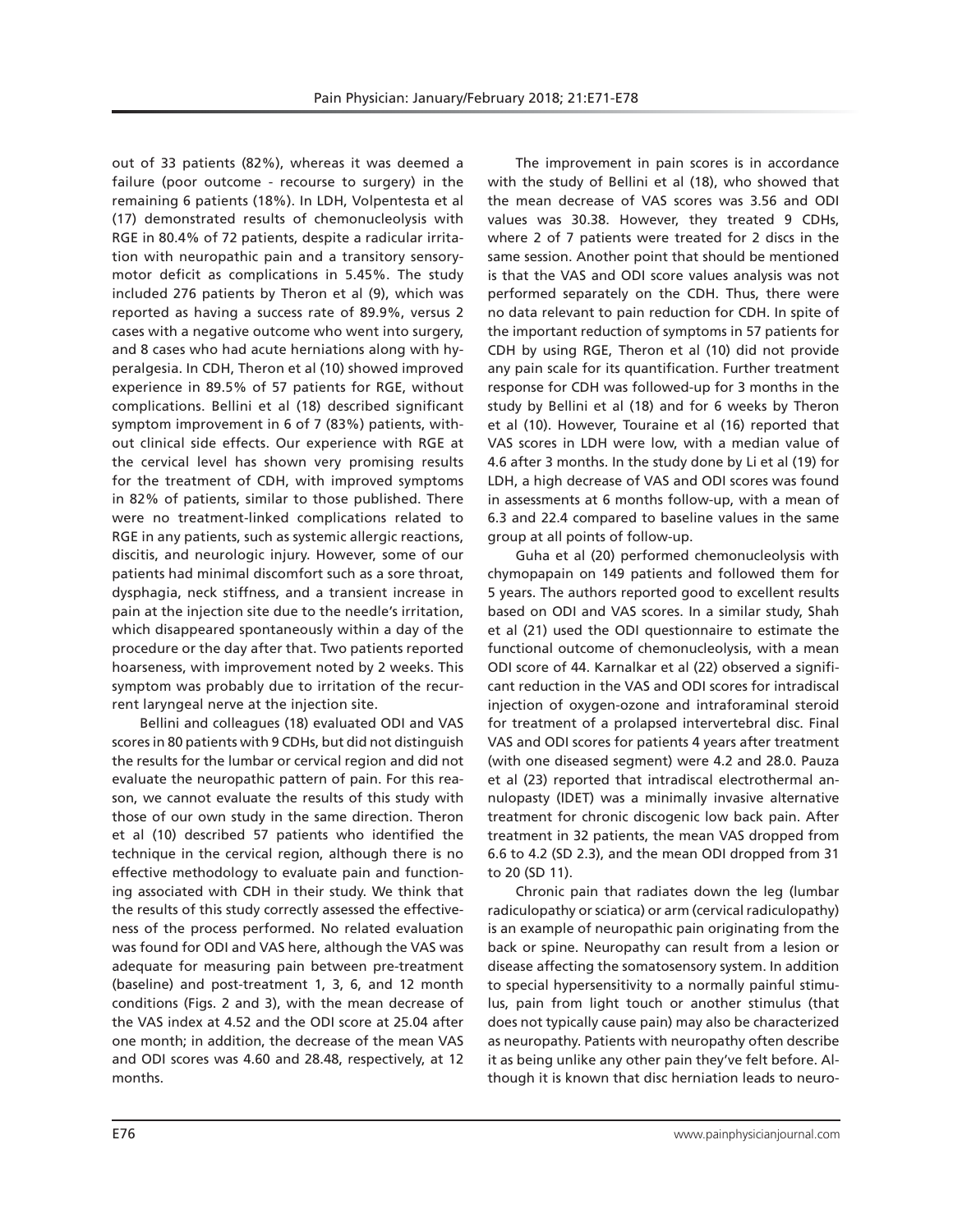pathic pain as well as chronic and acute pain, DiscoGel® treatment for neuropathic pain is still not investigated in the literature. In this study, the DN4 questionnaire was used for evaluation of neuropathic pain following DiscoGel® treatment for CDH. DN4 scores demonstrated significantly lower values compared to baseline, except for 5 patients who had a DN4 score over 4, regardless of CDH symptoms. The DN4 scores evaluating neuropathic pain, as shown in Fig. 4, reveal that patients scored 2.53 ± 0.66 after a 12-month follow-up, with pain not characterized as neuropathic. We found that a significant improvement could be obtained with DiscoGel® treatment in CDH (24,25).

Our study does have some limitations however; it was conducted retrospectively, which led to problems in obtaining long-term follow-up data. In addition, this study was performed with a small patient population. Thus, prospective, multidisciplinary studies with large series are required.

#### **CONCLUSION**

Similar results to studies previously published for CDH confirm that RGE is potentially an efficient, cost-effective, and time-saving alternative to surgery for patients with pain at the cervical level. It should be pointed out that there were similar success rates in the treatment of disc herniations with alternative (minimally invasive) techniques, such as chymopapain, RGE, oxygen-ozone, IDET, etc. However, there are a limited number of publications on chemonucleolysis as treatment at the cervical level, which does not include long-term patient follow-ups. We conclude that continued studies with longer follow-up intervals with RGE are necessary for assessment of the technique's efficiency. Additional studies are needed to compare the outcomes of RGE with other cervical chemonucleolysis and intradiscal techniques.

#### **REFERENCES**

- Radhakrishnan K, Litchy WJ, O'Fallon WM, Kurland LT. Epidemiology of cervical radiculopathy. A population-based study from Rochester, Minnesota, 1976 through 1990. *Brain* 1994; 117:325-335.
- Kelsey JL, Githens PB, Walter SD, Southwick WO, Weil U, Holford TR, Ostfeld AM, Calogero JA, O'Connor T, White AA 3rd. An epidemiological study of acute prolapsed cervical intervertebral disc. *J Bone Joint Surg Am* 1984; 66:907-914.
- 3. Gogan WJ, Fraser RD. Chymopapain: A 10-year, double-blind study. *Spine (Phila, Pa 1976)* 1992; 17:388-394.
- 4. Krause D, Drape JL, Jambon F, de Souza-Lima A, Tongio J, Maitrot D, Orenstein D, Giannetti A, Boyer P, Srour R. Cervical nucleolysis: Indications, technique, results. 190 patients. Journal of neuroradiology. *J Neuroradiol* 1993; 20:42-59.
- 5. Muto M, Andreula C, Leonardi M. Treatment of herniated lumbar disc by intradiscal and intraforaminal oxygen-ozone injection*. J Neuroradiol* 2004; 31:183-189.
- Oglesby M, Fineberg SJ, Patel AA, Pelton MA, Singh K. Epidemiological trends in cervical spine surgery for degenerative diseases between 2002 and 2009. *Spine (Phila, Pa 1976)* 2013; 38:1226-1232.
- 7. Theron J, Blais M, Casasco A, Courtheoux P, Adam Y, Derlon JM, Hout-

teville JP. Therapeutic radiology of the lumbar spine. Disk chemonucleolysis, infiltration and coagulation of posterior articulations. *J Neuroradiol* 1983; 10:209-230.

- 8. Riquelme C, Musacchio M, Mont'Alverne F, Tournade A. Chemonucleolysis of lumbar disc herniation with ethanol. *J Neuroradiol* 2001; 28:218-229.
- 9. Theron J, Guimaraens L, Casasco A, Sola T, Cuellar H, Courtheoux P. Percutaneous treatment of lumbar intervertebral disk hernias with radiopaque gelified ethanol: A preliminary study. *J Spinal Disord Tech* 2007; 20:526-532.
- 10. Theron J, Cuellar H, Sola T, Guimaraens L, Casasco A, Courtheoux P. Percutaneous treatment of cervical disk hernias using gelified ethanol. *AJNR Am J Neuroradiol* 2010; 31:1454-1456.
- 11. Grant S, Aitchison T, Henderson E, Christie J, Zare S, McMurray J, Dargie H. A comparison of the reproducibility and the sensitivity to change of visual analogue scales, Borg scales, and Likert scales in normal subjects during submaximal exercise. *Chest* 1999; 116:1208-1217.
- 12. Fairbank JC, Pynsent PB. The Oswestry Disability Index. *Spine (Phila Pa 1976)* 2000; 25:2940-2952.
- 13. Bouhassira D, Attal N, Alchaar H, Boureau F, Brochet B, Bruxelle J, Cunin G, Fermanian J, Ginies P, Grun-Overdyking A, Jafari-Schluep H, Lantéri-Minet M, Laurent B, Mick G, Serrie A, Valade D, Vicaut E. Comparison of pain syndromes associated with nervous or somatic lesions and development of a new neuropathic pain diagnostic questionnaire (DN4). *Pain* 2006; 114:29-36.
- 14. Gangi A, Tsoumakidou G, Buy X, Cabral JF, Garnon J. Percutaneous techniques for cervical pain of discal origin. *Semin Musculoskelet Radiol* 2011; 15:172-180.
- 15. de Santis F, Dall'Olio M, Princiotta C, Cirillo L, Simonetti L, Leonardi M. *Lumbar disk hernias: Percutaneous treatment with DiscoGel® in patients who did not respond to oxygen-ozone chemonucleolysis*. Oral communications lecture, III World Congress of Oxygen-ozone Therapy. Brescia, Italy. Delivered April 15, 2011.
- 16. Touraine S, Damiano J, Tran O, Laredo JD. Cohort study of lumbar percutaneous chemonucleolysis using ethanol gel in sciatica refractory to conservative treatment. *Eur Radiol* 2015; 25:3390-3397.
- 17. Volpentesta G, De Rose M, Bosco D, Stroscio C, Guzzi G, Bombardieri C, Chirchiglia D, Plastino M, Romano M, Cristofalo S, Pardatscher K, Lavano A.